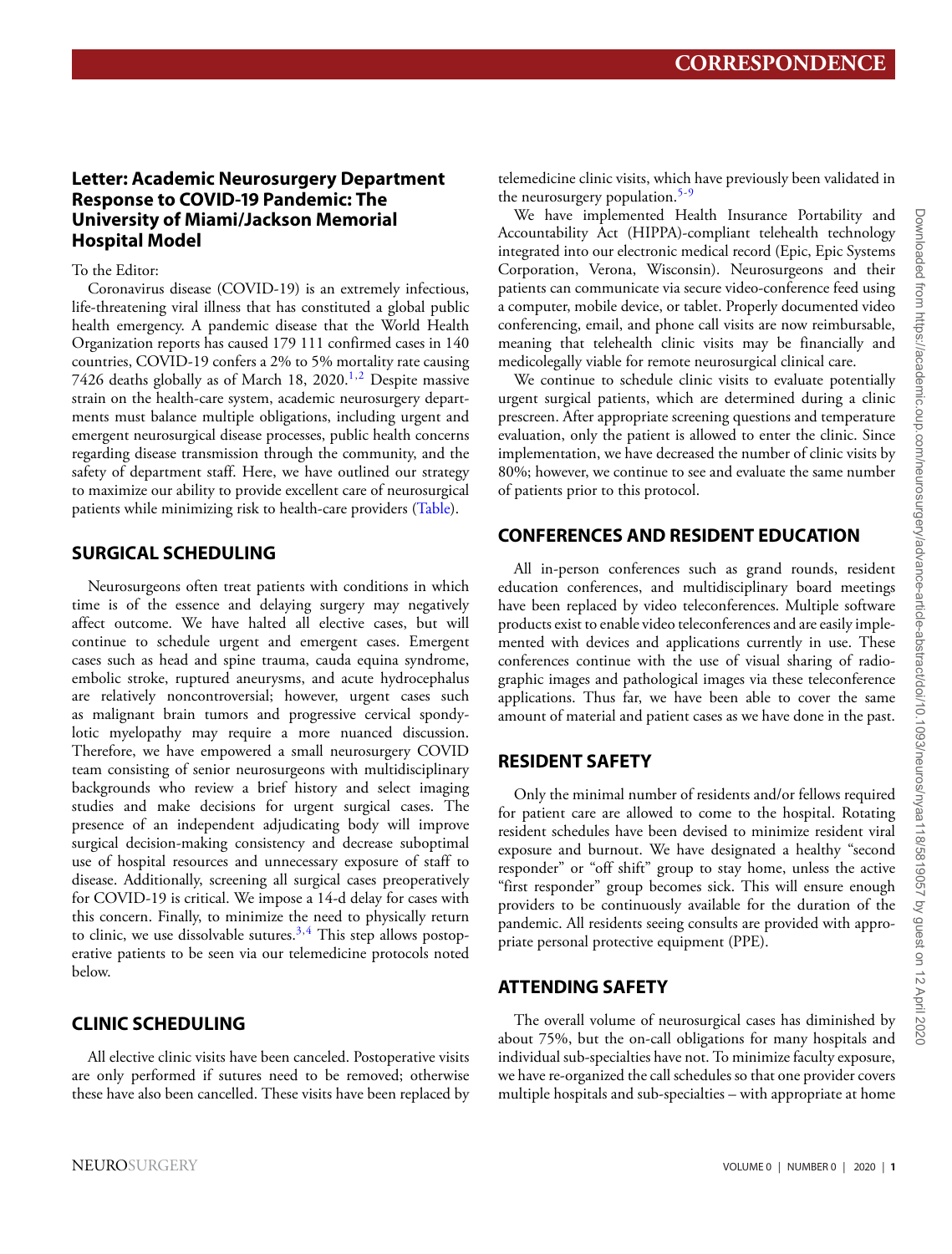<span id="page-1-0"></span>

| TABLE. Summary of University of Miami Department of Neurosurgery COVID-19 Pandemic Preparedness Measures |                                                                                                                                                       |
|----------------------------------------------------------------------------------------------------------|-------------------------------------------------------------------------------------------------------------------------------------------------------|
| <b>Departmental priority</b>                                                                             | Key measure taken                                                                                                                                     |
| Surgical scheduling                                                                                      | • All elective surgeries canceled                                                                                                                     |
|                                                                                                          | • All emergent surgeries are scheduled                                                                                                                |
|                                                                                                          | • Multidisciplinary physician panel determines which surgeries are urgent enough to schedule                                                          |
| Clinic scheduling                                                                                        | · Elective clinic visits canceled                                                                                                                     |
|                                                                                                          | • HIPPA-compliant telehealth visits for follow-up visits                                                                                              |
|                                                                                                          | • Pre-screened patients likely to require urgent surgery are scheduled                                                                                |
| Conferences and resident education                                                                       | · All in-person conferences canceled                                                                                                                  |
|                                                                                                          | • Video teleconferences are effective and facilitate social distancing                                                                                |
| Resident safety                                                                                          | • Minimal resident coverage                                                                                                                           |
|                                                                                                          | • Designated a healthy "off shift" group to stay home, unless the active "first responder" group becomes sick                                         |
|                                                                                                          | . PPE for residents including N95 masks                                                                                                               |
| Attending safety                                                                                         | • Re-organized call schedules so that 1 provider covers multiple hospitals and sub-specialties with<br>appropriate at home 2nd and 3rd call back-up   |
|                                                                                                          | • No attending over the age of 60 is on the call schedule as this represents as higher risk group for<br>symptomatic COVID-19 infection and mortality |
| Administrative staff                                                                                     | • 100% remote home working                                                                                                                            |
| Intensive care unit                                                                                      | • Routed positively screened COVID-19 patients to an ICU setting that is physically separated from the<br>neurosciences ICU                           |
|                                                                                                          | • Postoperative care for uncomplicated craniotomies and endoscopic endonasal cases in stepdown unit<br>rather than ICU                                |
|                                                                                                          | • Emphasize discharge home on postoperative day 1                                                                                                     |

second and third call back-up. No attending over the age of 60 is on the call schedule as this represents as higher risk group for symptomatic COVID-19 infection and mortality. Special attention is being taken for surgical patients with especially high risk of patient-to-physician viral transmission including those undergoing endoscopic skull base surgery.<sup>[10](#page-2-6)[,11](#page-2-7)</sup>

### **ADMINISTRATIVE STAFF**

We have purchased multiple laptop computers for the department enabling 100% of our administrative staff to work at home.

#### **INTENSIVE CARE UNIT CARE**

Postoperative neurosurgical patients are often medically fragile; thus exposure to COVID-19 may be extremely deleterious. We screen patients who may be COVID-19 positive either upon entrance to the hospital. If they require intensive care unit (ICU) level of care they are routed to an ICU setting that is physically separated from the neurosciences ICU in order to limit exposure to our neurosurgery patients and team. Additionally, visitors to the ICU are currently limited to 1 person per day. However, there are ongoing discussions to transition to no visitors in the ICU.

We have also begun transferring patients that are status post uncomplicated craniotomies and endoscopic skull base patients from the operating room to the step down unit rather than the ICU, in order to maximize the number of available ICU beds for potential COVID-19 patients. We also make every effort to optimize patients for discharge home on postoperative day  $1<sup>12</sup>$  $1<sup>12</sup>$  $1<sup>12</sup>$ 

### **CONCLUSION**

During the COVID-19 pandemic, emergent and urgent neurosurgical procedures should continue to be performed, while deferring elective surgeries. Appropriate PPE for all staff, and minimal resident coverage in the hospital, should be the norm. Video teleconferencing for both clinical patients and conferences should be utilized. Minimizing exposure for residents, attendings, and staff will benefit all involved. With appropriate strategy, it is possible for an academic neurosurgical department to maintain its commitments to neurosurgical patients as well as their community at large and provide safe and effective neurosurgical treatment.

#### **Disclosures**

The authors have no personal, financial, or institutional interest in any of the drugs, materials, or devices described in this article.

> **Daniel G. Eichberg, MD [∗](#page-2-9) Ashish H. Shah, MD[∗](#page-2-9) Evan M. Luther, MD[∗](#page-2-9) Ingrid Menendez, AA[∗](#page-2-9) Andrea Jimenez, BA[∗](#page-2-9) Maggy Perez-Dickens, MBA[∗](#page-2-9) Kristine H. O'Phelan, MD[‡](#page-2-10)**